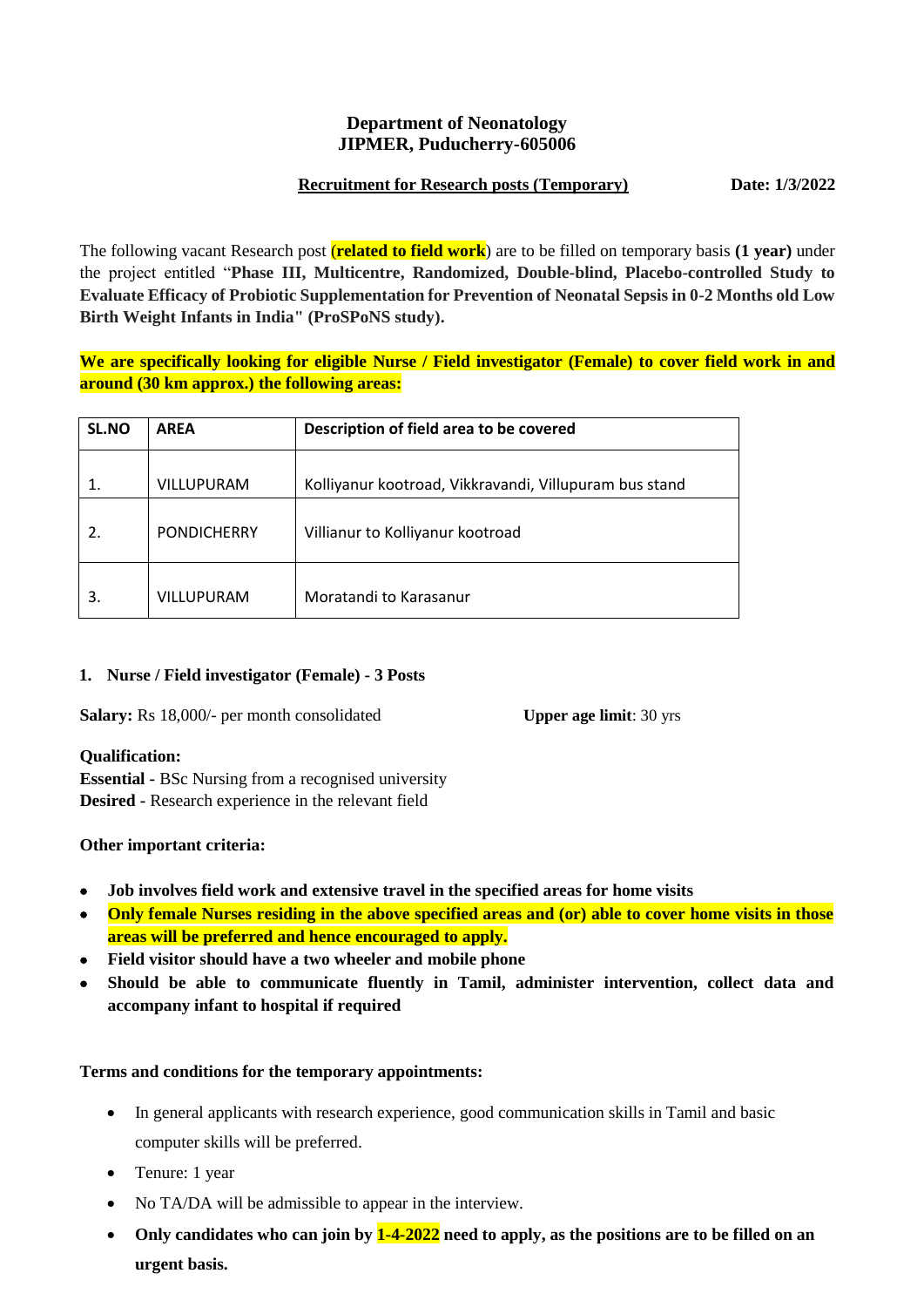- These positions will be purely on temporary basis for the specified period of time and based on project, and may be terminated earlier than expected.
- The appointment can be terminated at any time with one month's notice without assigning any reason or if the person's work is considered unsatisfactory by the competent authority.
- If the appointee wishes to resign his/her job, he/she has to serve one month's notice or remit one month's salary or pay thereof, as the case may be proportionate to the shortfall in the notice period.
- The appointee shall be on a whole time appointment for this project and shall not accept any other assignment, paid or otherwise and shall not engage himself/herself in a private practice of any kind during the period of appointment.
- Since the posts are purely temporary, the incumbents selected will have no claim for regular appointments in JIPMER or continuation of his/her services in any other project.
- Benefit of provident fund, HRA, CCA, Leave Travel Concession, Medical Claim etc. are not applicable.
- **Only shortlisted candidates will be called for Written test/Interview. The short list will be posted on the JIPMER website approximately by 28-03-2022. No individual communications for Written test/Interview will be sent.**
- **Canvassing in any form will be lead to disqualification.**

**Interested and eligible candidates may send their application by email only mentioning in subject line "Application for Nurse / Field investigator (ProSPoNS Study)"** 

**Email for sending application: neonatologyjipmer@gmail.com**

**Applications to be sent in the prescribed format (mentioned below) along with CV and copies of certificate(s) by email to on or before 26-3-2022 4:30 PM**

**Kindly ensure mobile number and email id are clearly mentioned**

**Additional documents to be enclosed with application in the email:**

- **1. CV**
- **2. Colour photograph (scanned image)**
- **3. Proof for date of birth**
- **4. Proof of residence – Adhar card and driving licence**
- **5. Qualification and experience certificates**

**Dr. Adhisivam B Principal Investigator – ProSPoNS study Professor Department of Neonatology JIPMER, Pondicherry 605006**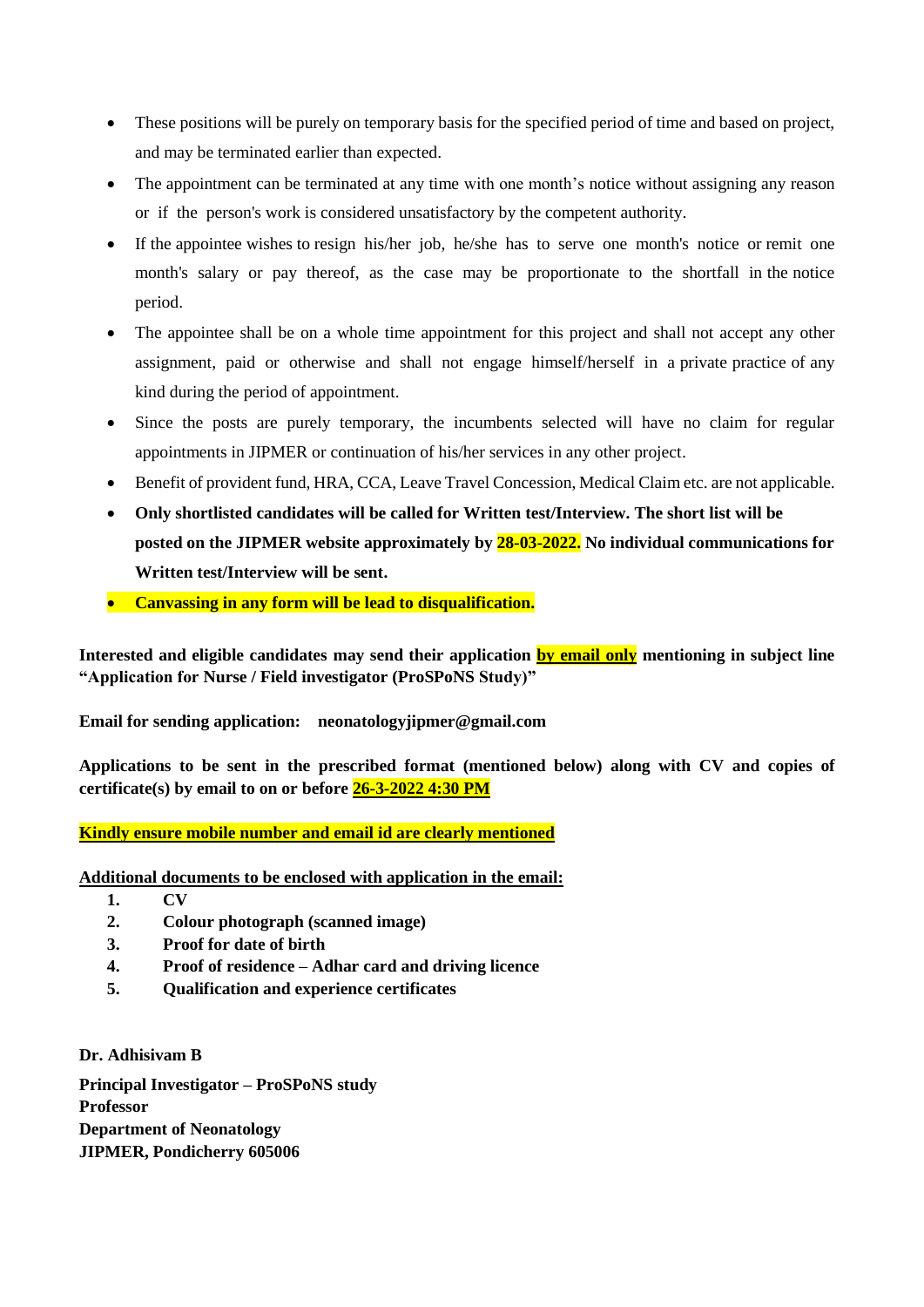| <b>Tentative timeline for recruitment - ProSPoNS Study</b> |                                           |
|------------------------------------------------------------|-------------------------------------------|
| <b>Application last date</b>                               | 26-03-2022 4:30 PM                        |
| <b>Shortlist published on JIPMER website</b>               | 28-03-2022 (approximate date)             |
| <b>Certificate Verification</b>                            | 31-03-2022 at 09:00 AM                    |
| Written screening test (single response type MCQ)          | $31-03-2022$ at 10:00 AM                  |
| Interview (for those selected by screening test)           | 31-03-2022 (following the written test)   |
| Venue                                                      | IC Verma Hall, Department of Neonatology, |
|                                                            | First Floor, Women & Children's Hospital, |
|                                                            | <b>JIPMER</b>                             |
| <b>Announcement of results</b>                             | 31-03-2022                                |
| <b>Expected joining date</b>                               | 01-04-2022                                |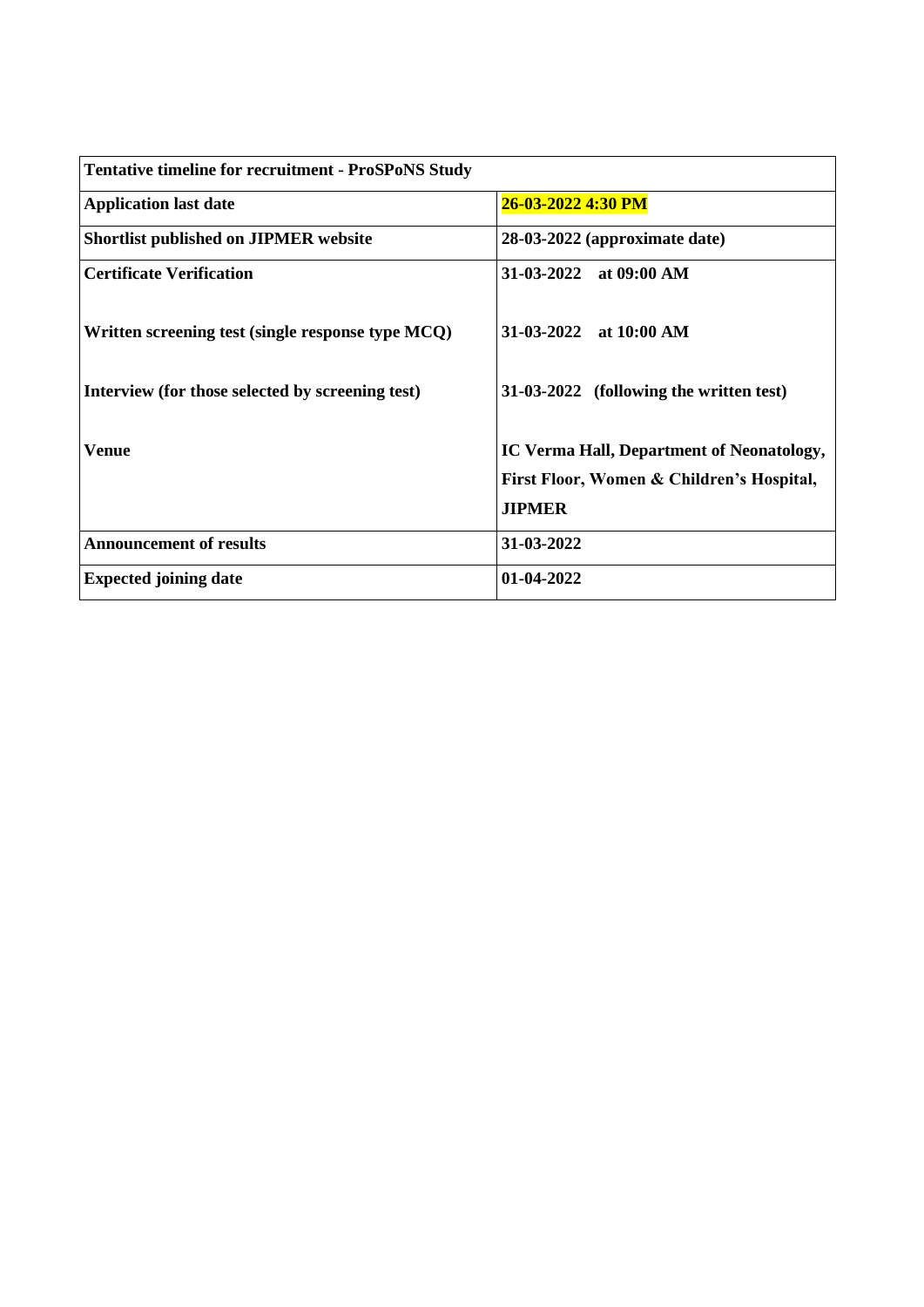# **Department of Neonatology JIPMER, Puducherry-605006**

# "**Phase III, Multicentre, Randomized, Double-blind, Placebo-controlled Study to Evaluate Efficacy of Probiotic Supplementation for Prevention of Neonatal Sepsis in 0-2 Months old Low Birth Weight Infants in India" (ProSPoNS study)"**

# **Application for Nurse / Field investigator (ProSPoNS Study)**

1. Name of the Applicant : \_\_\_\_\_\_\_\_\_\_\_\_\_\_\_\_\_\_\_\_\_\_\_\_\_\_\_\_

2. Father's Name :

3. Date of Birth : \_\_\_\_\_\_\_\_\_\_\_\_\_\_\_\_\_\_\_\_\_\_\_\_\_\_\_\_\_\_ Age:

4. Gender :  $M/F$  :

5. Educational Qualification :

| S.  | Academic /    | Name of Institution | Board / University | Course Duration  | Division / |
|-----|---------------|---------------------|--------------------|------------------|------------|
| No. | Professional  |                     |                    | / Yr. of Passing | Grade / %  |
|     | Qualification |                     |                    | out              |            |
|     |               |                     |                    |                  |            |
|     |               |                     |                    |                  |            |
|     |               |                     |                    |                  |            |
|     |               |                     |                    |                  |            |

#### 6. Experience:

| S.  | Designation | Name of Institution / | From ---- to | Key Responsibilities |
|-----|-------------|-----------------------|--------------|----------------------|
| No. |             | Employer              |              |                      |
|     |             |                       |              |                      |
|     |             |                       |              |                      |
|     |             |                       |              |                      |
|     |             |                       |              |                      |
|     |             |                       |              |                      |
|     |             |                       |              |                      |